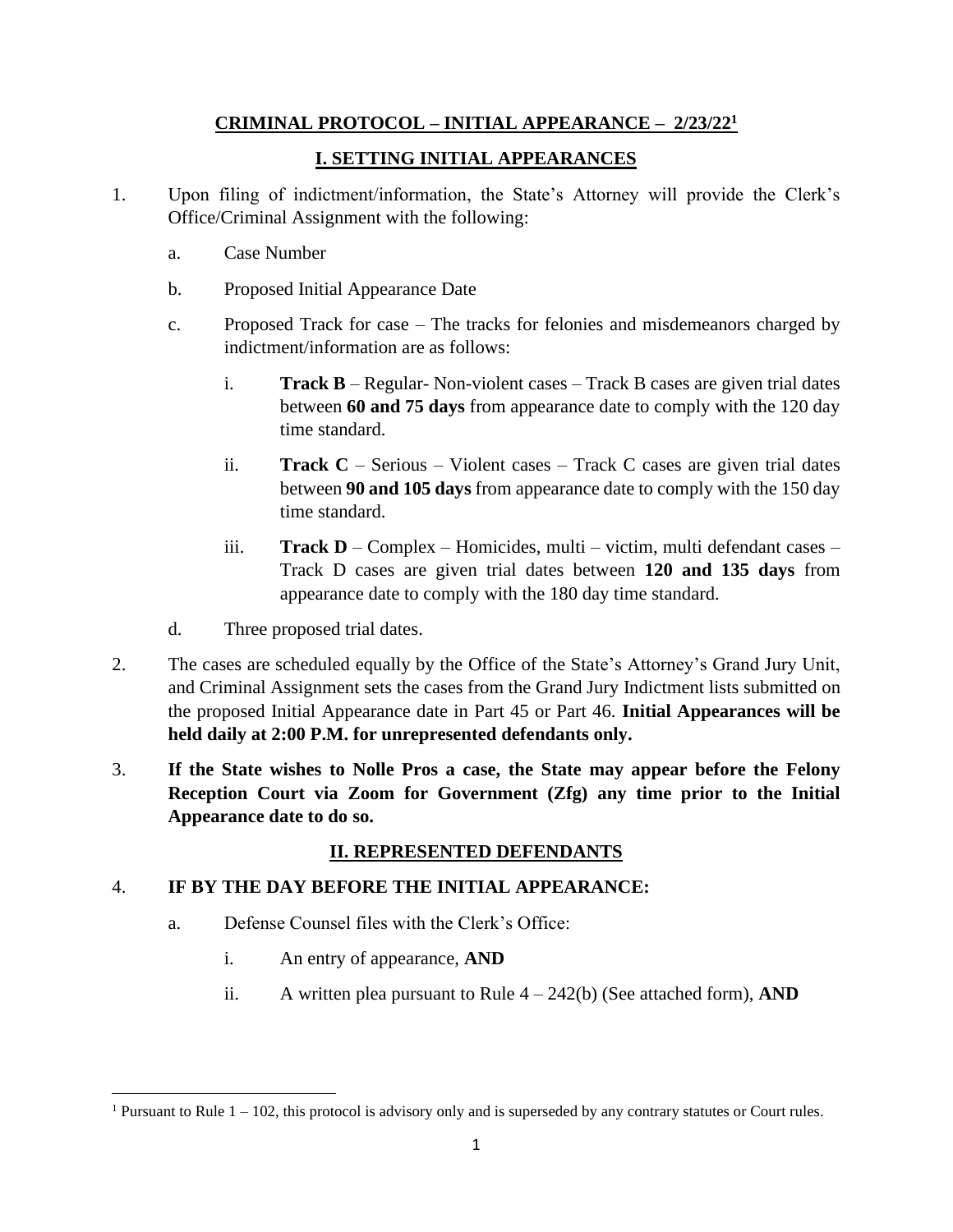- b. Defense Counsel or the State emails a completely filled out "Criminal Trial Schedule Form" and a date stamped copy of the entry of appearance form (See Attached form) to Criminal Assignment Staff.
	- i. The email will be sent to: [Yvonne.Heard@mdcourts.gov,](mailto:Yvonne.Heard@mdcourts.gov) [Sean.](mailto:Sean.%20Hiken@mdcourts.gov)  [Hiken@mdcourts.gov,](mailto:Sean.%20Hiken@mdcourts.gov) [Vanessa.Coffield@mdcourts.gov,](mailto:Vanessa.Coffield@mdcourts.gov) Shanelle.Bethea@mdcourts.gov, and [Rosalind.Cokley@mdcourts.gov.](mailto:Rosalind.Cokley@mdcourts.gov)
	- ii. For Track D cases and non-Track D murder and rape cases, counsel will also choose a Pre-Trial Conference date approximately 45 days before the trial date. Pre-Trial Conferences will be held at 9:00 a.m. daily except Wednesdays before the Judge In Charge of Criminal.
- c. Criminal Assignment will set the trial date in the same Reception Court Part as the Initial Appearance and send trial notices to all counsel.

#### d. **Accordingly, defense counsel, the defendant and the State's Attorney will not appear on the Initial Appearance Date.**

**e**. The Initial Appearance Protocol and Criminal Trial Schedule form are available under Resources for Attorneys on the Baltimore City Circuit Court webpage Criminal Division tab.

# **III. NON - INCARCERATED DEFENDANTS**

### 5. IF BY THE DAY BEFORE THE INITIAL APPEARANCE, NO ENTRY OF APPEARANCE IS FILED:

a. **Defendant must appear on the Initial Appearance date to be advised of right to counsel, charges, penalties and be assigned a trial date.**

# **IV. INCARCERATED DEFENDANTS**

- 6. IF BY THE DAY BEFORE THE INITIAL APPEARANCE, NO ENTRY OF APPEARANCE IS FILED:
	- a. The Reception Court Judge will notify Central DPSCS transportation (M 6-5128, 5129) (East - 6-7375, 7376) by 9:30 A.M. to transport defendant(s) by 2:00 P.M.
	- b. **Defendant must appear on the Initial Appearance date to be advised of right to counsel, charges, penalties and be assigned a trial date.**